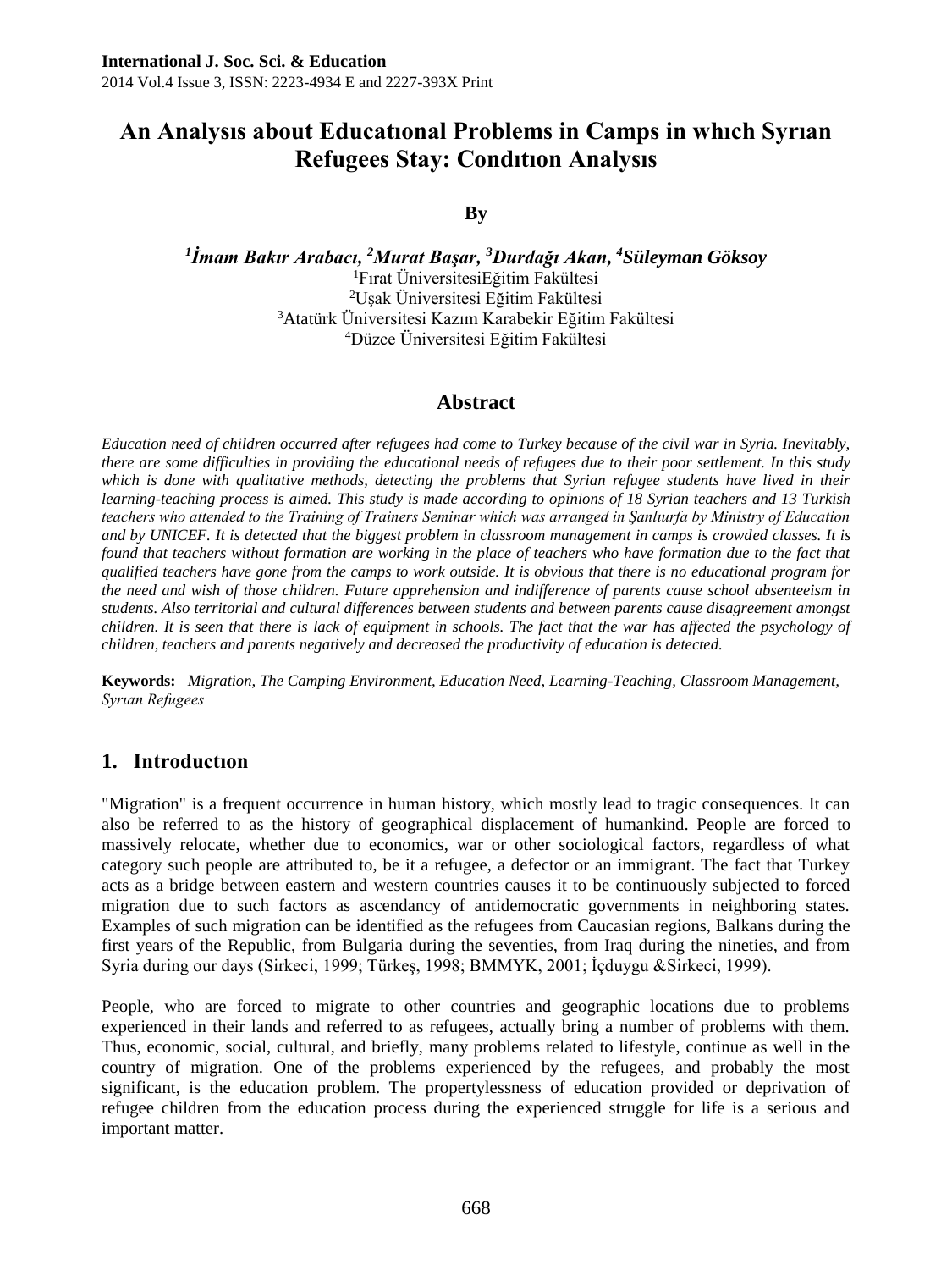The number of refugees sheltered in Turkey after the domestic turbulence in Syria amounted to approximately 380,000 people in the first half of 2013 and the number of children of school age was 97,000. 1332 educators were assigned to schools opened in this regard (Türkmen, 2013). This situation may cause the occurrence of many physical, humanly and technological problems. The fact that refugees are housed at camps and that most are educated in tents or container classes also prevents a healthy education. Deficiency of Syrian teachers, assignment of Turkish teachers to non-Turkish speaking students can be a problem on its own. Researching the various aspects of problems experienced by Syrian refugees is of significant importance. It is important to identify the education problems of Syrian refugees.

This research intends to identify the education problems of students arriving from Syria and residing in camps. Answers to the following questions were sought for the purposes of the research.

- 1- What are the problems experienced in camps in terms of managers, teachers and other human resources?
- 2- Problems experienced by Syrian refugee students living in camps during the teachinglearning periods in terms of class organization.
	- a- What are the problems experienced in class organization?
	- b- What are the problems experienced in regard to legislation?
- 3- What are the problems experienced in relation to tools and instruments for the teachinglearning period of the Syrian refugee students living in camps?
	- a- What are the problems experienced in terms of the physical structure?
	- b- What are the problems experienced in terms of class tools and instruments?
- 4- What solutions can be developed for the education problems experienced in Syrian refugee camps?

# **2. Method**

#### *Method of Research*

The "Case Study" and non-structured observation method were used for qualitative research in the study. The study was built by the semi-structured interview technique (Yıldırım & Şimşek, 2011). According to Yin (1984), case study is a research method used when there are no clear boundaries between the event and its environment and when there are more than one evidence or data sources, and studies the researched event within its own scope of life. Case studies may include close examination of people, subjects, matters or programs (Hays, 2004). Observation is a method applied for detailed identification of behavior occurring within a certain environment or organization.

#### *Work Group*

The work group was formed by 13 Turkish and 18 Syrian teachers, who attended the Educators Training Seminar organized in Şanliurfa by Ministry of National Education and UNICEF, serving as teachers for Syrian refugees during the 2013-2014 school year. Abbreviations were used for the purposes of classification of data obtained from each teacher. The participants identified the first interviewed Turkish teacher as  $(TT_1)$  and the first interviewed Syrian teacher as  $(ST_1)$  and so on.

#### *Data Collection Tools*

The research data was obtained from written reviews of Turkish and Syrian teachers attending the "Educators Training" seminar organized jointly by UNICEF and Ministry of National Education. Questions were translated into Arabian and conveyed to Syrian teachers. Answers were translated into Turkish. Additionally, visits were made to the camps in Sanliurfa (Harran, Ceylanpinar camps). Campus schools were observed in place.

#### *Interview Questions*

1. What are the problems experienced in organization of classes in camps?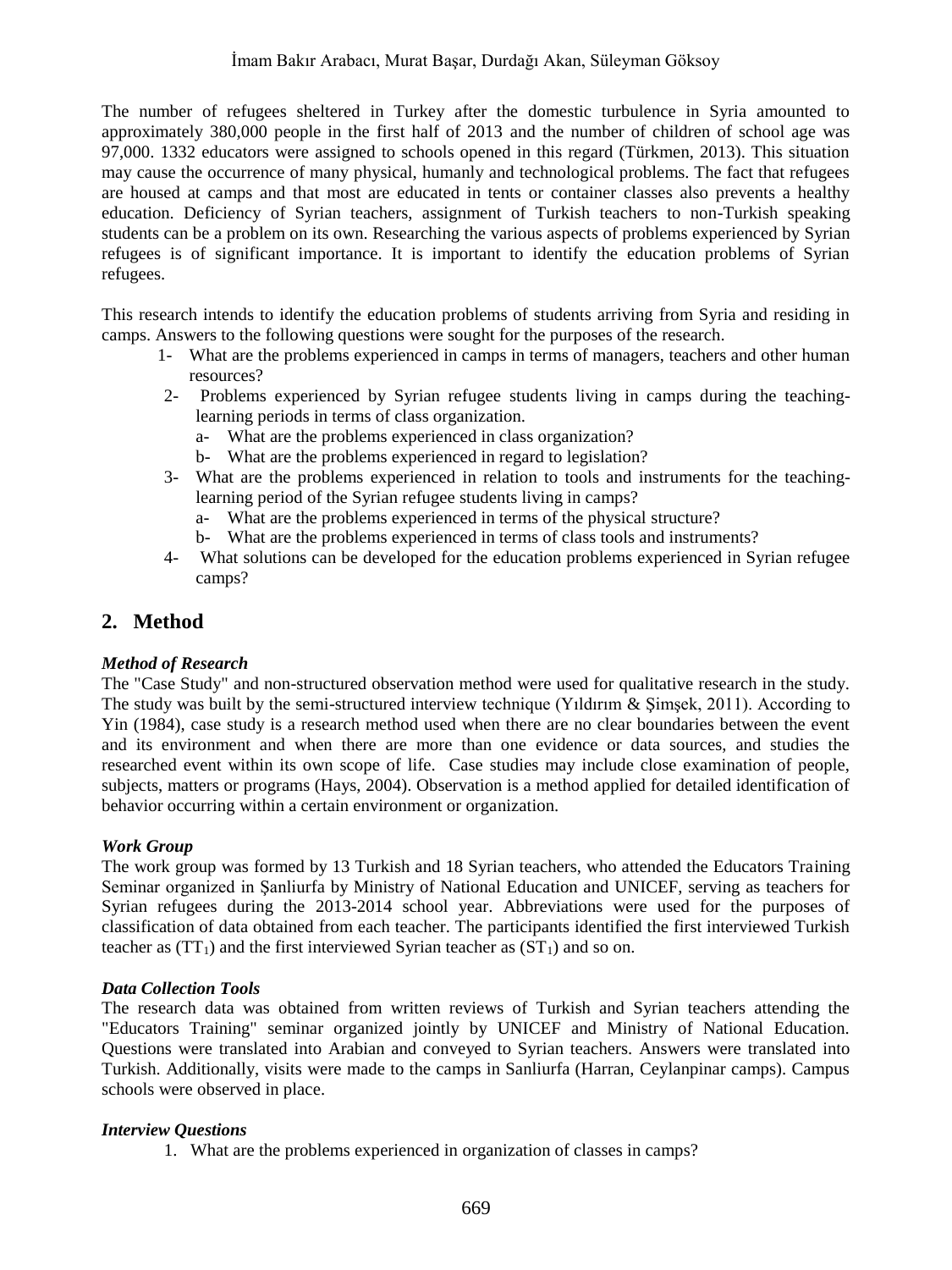An Analysıs about Educatıonal Problems in Camps in whıch Syrıan Refugees Stay: Condıtıon Analysıs

2. What are the problems experienced in camps in terms of managers, teachers and other human resources?

- 3. What are the student related problems in camps?
- 4. What are the parent related problems in camps?
- 5. What are the education problem related problems in camp schools?
- 6. What are the education tools/materials related problems in camps?
- 7. What are your suggested solutions for the problems?

#### *Data Analysıs*

Data analysis aimed the following points. First, the interviews carried out with class teachers were translated into writing. The data obtained were organized according to the questions. Because mostly descriptive information is obtained from qualitative research, such information needs to be organized. Thus, the data obtained were examined and coded. Later, themes were created from coding files (Bogdan & Biklen, 1992). The contents were systematized and subjected to analysis. Notes related to non-structured observations performed by the researcher in classes and samples of examined documents were evaluated and subjected to content analysis by the researcher jointly with three specialists: Turkish learning, classroom teaching and program development specialists. Specialists evaluated the consistency. Methods and techniques identified by the specialists, measurement and evaluation methods and techniques were included within the scope of the study. The content analysis helps to clarify incoherent points (Miles & Huberman 1994). Notes were taken in relation to observations performed during camp visits. These notes were detailed after the visits and analyzed in terms of the study goals.

#### *Validity in the Qualitative Research*

In a quantitative research, the validity measurement tool is closely related to correct measurement of the event intended for measuring. In that case the data collected reflects the reality and makes contribution to the research results. However, in a quantitative research, validity means that the researcher observes the event of research as it is and as neutral as possible (Kirk & Miller, 1986; Akt. Yıldırım & Simsek 2011). In order to create a holistic image about the event or case being researched, the researcher needs to implement several additional methods in order to verify the data and results obtained. In order to ensure verification of validity in this study, the data were examined and results were verified jointly with an academician from Uşak University Faculty of Education, who is specialized in education management and had carried out studies in the field of the research. The data were sent to an academician at the Çukurova University Faculty of Education, who had performed studies in the field of the program, for a review. Suggestions were evaluated and reflected in the study. Later, the data and results were verified by a specialist academician at the Dokuz Eylül University Buca Faculty of Education. According to Kirk & Miller (1986), it is possible to ensure a one-hundred per cent reliability in a research in terms of organization; however, it is not possible to obtain a one-hundred per cent validity (Aktaran Yıldırım  $\&$ Şimşek, 2011). If the information collected within one study is valid, then the possibility of obtaining other information in another study is high, even if it is a study of a different type. Therefore, the subject of validity prevails over the subject of reliability in qualitative research. As in quantitative research, in qualitative research difficulties can be experienced in complying with the reliability. Detailed reporting of the data collected and description of the methods implemented by researches for obtaining the results are among the significant criteria for measuring the reliability of qualitative research.

In order to increase the quality of qualitative research, detailed descriptions are necessary in relation to the reliability and validity of the research. The strategies implemented for the purposes of ensuring reliability and validity are defined by Lincolb  $\&$  Guba (1985) as plausibility instead of internal validity, transmissibility instead of external validity, consistency instead of internal reliability, verifiability instead of external reliability in accordance with the nature of qualitative research (Akt. Yıldırım & Şimşek, 2011). In this regard, measures taken to ensure the validity and reliability of the study are given below.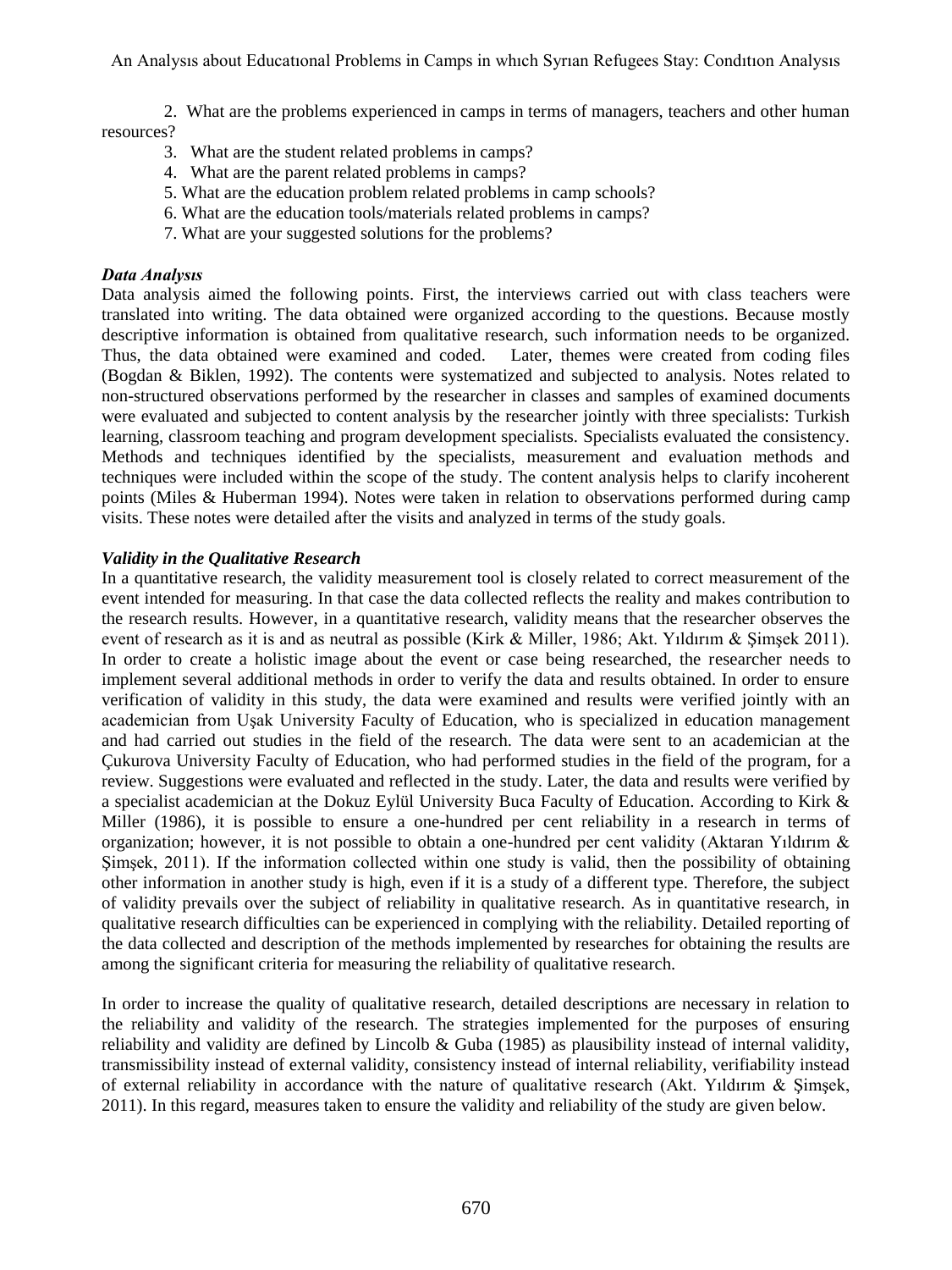#### *Internal Validity*

Consistency in data collection, data resolution and interpretation processes was attempted in order to increase the plausibility of the study. In this regard, the findings and results obtained by interviewing the attendants of the teachers training seminar organized jointly by UNICEF and MNE in Sanliurfa in October of 2013-2014 school year were assessed in order to find whether they reflected the reality or not and their consistency was checked.

Diversification of method as well as diversification of data were attempted in order to increase the plausibility of the study. In this regard, an attempt to verify the findings obtained during the study was made by using various data sources in terms of the "classes observed", "people interviewed", as well as by means of various data collection methods in terms of "observation" and "interview".

Findings obtained according to various data sources and data collection methods were checked in terms of formation of a meaningful whole. According to Şencan (2005), themes in an analysis must be identified in a scope wide enough to cover the related concepts and narrow enough so as to exclude the unrelated ones. In this regard, the interrelation of themes and codes creating the themes, as well as the relation of a theme to another theme were checked in terms of internal homogeneity and external inhomogeneity, thus, ensuring the integrity.

As a result of examination of literature in related field, a conceptual frame was formed in relation to the immigration and education of immigrant children. This conceptual frame guided the researchers in developing the data collection tools and obtaining their findings.

Researchers spent long periods of time with the participants, interviewed the teachers during class breaks, participated in sharing sessions between the participants, performed activities and shared their feelings and thoughts with them. This helped to increase the trust of participants towards the researchers and provided honest and brave expression of opinions during the data collection process performed by means of interviewing the teachers; thus, ensuring the reflection of true situation by obtained data.

#### *External Validity*

The qualitative research tends to develop methods that allow us to see the non-generalizable properties of special situations rather than dealing with generalizable theories (Vallance, 1980). Transmissibility is the possibility of generalizing the findings and results to similar situations, platforms or events. The researcher has to describe the study procedure to the readers in an extensive manner in order to ensure the transmissibility criteria. The responsibility related to the transmissibility characteristics lies not upon the researcher but upon other researchers intending to repeat the study using the same method (Şencan, 2005). In this regard, the model of the study, data sources, data collection tools, data collection process, decrypting and interpreting the data, organizing the data were extensively described in order to ensure the transmissibility (external validity) of the study.

#### *Credibility*

While plausibility of the research results is important, the matter of credibility is of another meaning for the qualitative research. Before everything else, certain factors related to the credibility applicable to the quantitative research are not subject matter to the qualitative research (Yıldırım  $\&$  Şimşek, 2011). One of the principles forming the basis for a qualitative research is acknowledging from the very beginning that the reality undergoes continuous changes in accordance with the environment and individuals and that if the study was to be repeated with similar groups the same results could not be achieved. The human behavior is never constant; it is of a constantly changing and complex nature. Therefore, studies related to social occurrences can never be repeated identically, regardless of the implemented method. Obviously, the principles related to external credibility contradict the basic principles of a qualitative research, thus, external credibility acquires a different meaning for the qualitative research.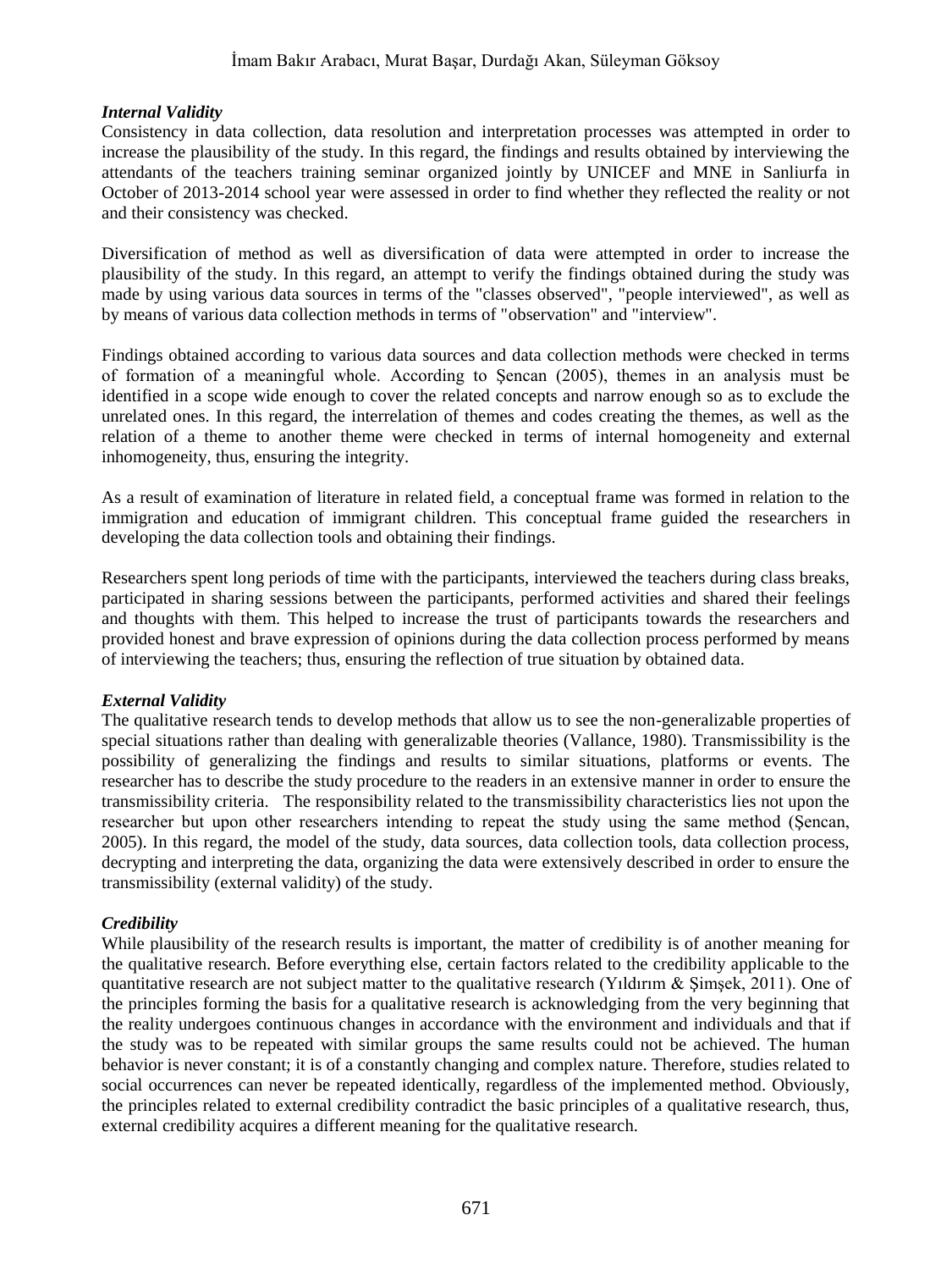Similarly, internal credibility contradicts one of the basic properties of a qualitative research. The qualitative approach accepts that every researcher's interpretation and perception of occurrences could differ. Different perception and interpretation of the same data by two different researchers is possible. Therefore, internal credibility is another concept that needs to be handled differently in terms of the qualitative research being scientific (Yıldırım & Şimşek, 2011).

#### *Internal Credibility*

Identical measuring of an occurrence or event by multiple researchers within the same period of time represents credibility depending on the observation. This condition is an indicator of internal credibility (Yıldırım & Şimşek, 2011). In this regard, in order to ensure internal credibility, the researcher, as well as the field specialist, examined the camera images and took notes. Coding of the data set formed with the observation and examination notes was performed by the field specialist and researchers separately, then the codings were compared and the consistency ratio was calculated.

Coding of the interview data set was also performed by the field specialist and researchers separately, then the codings were compared and the consistency ratio was calculated. The Miles & Huberman (1994) formula was used during the study. The view unity of researchers is 0.89.

#### *External Credibility*

Because of the importance and sensitivity of the perception to the natural environment as one of the basic characteristics of a qualitative research, and because the reality undergoes continuous changes in accordance with the environment and individuals and that if the study was to be repeated with similar groups the same results could not be achieved, several problems arise with regard to the credibility (Yıldırım & Şimşek, 2011).

The researcher extensively defined the role undertaken within the process in order to ensure the verifiability of the study. This condition provides an insight regarding the roles to be undertaken by persons intending to perform similar studies and provides a possibility of comparing the results of new studies.

Data sources were defined in a detailed manner in the research. This condition will have a guiding property in terms of definition of data sources by persons performing similar studies.

Due to the fact that the sub-problems handled with regard to the nature of the study subject could not be dealt with separately from the environment, it is necessary to define the social environment in a detailed manner when presenting the findings. This condition also contributes to the verifiability of the study.

When presenting detailed descriptions and findings related to the conceptual frame created in the first section with regard to the study subject, use of related literature in a supporting manner is also important in terms of verifiability. Additionally, the raw data of the research were kept in a manner allowing others to study them.

"Purposeful sampling" was used during the study. According to Yıldırım & Şimşek (2011), in order to increase the transmissibility, the method of purposeful sampling, which bears the goal of identifying the events and occurrences typically encountered by us, as well as their variable properties, is implemented.

# **3. Fındıngs**

# **Problems experienced in organization of classes in camps**

The *physical problems* code was created in regard to the organization theme.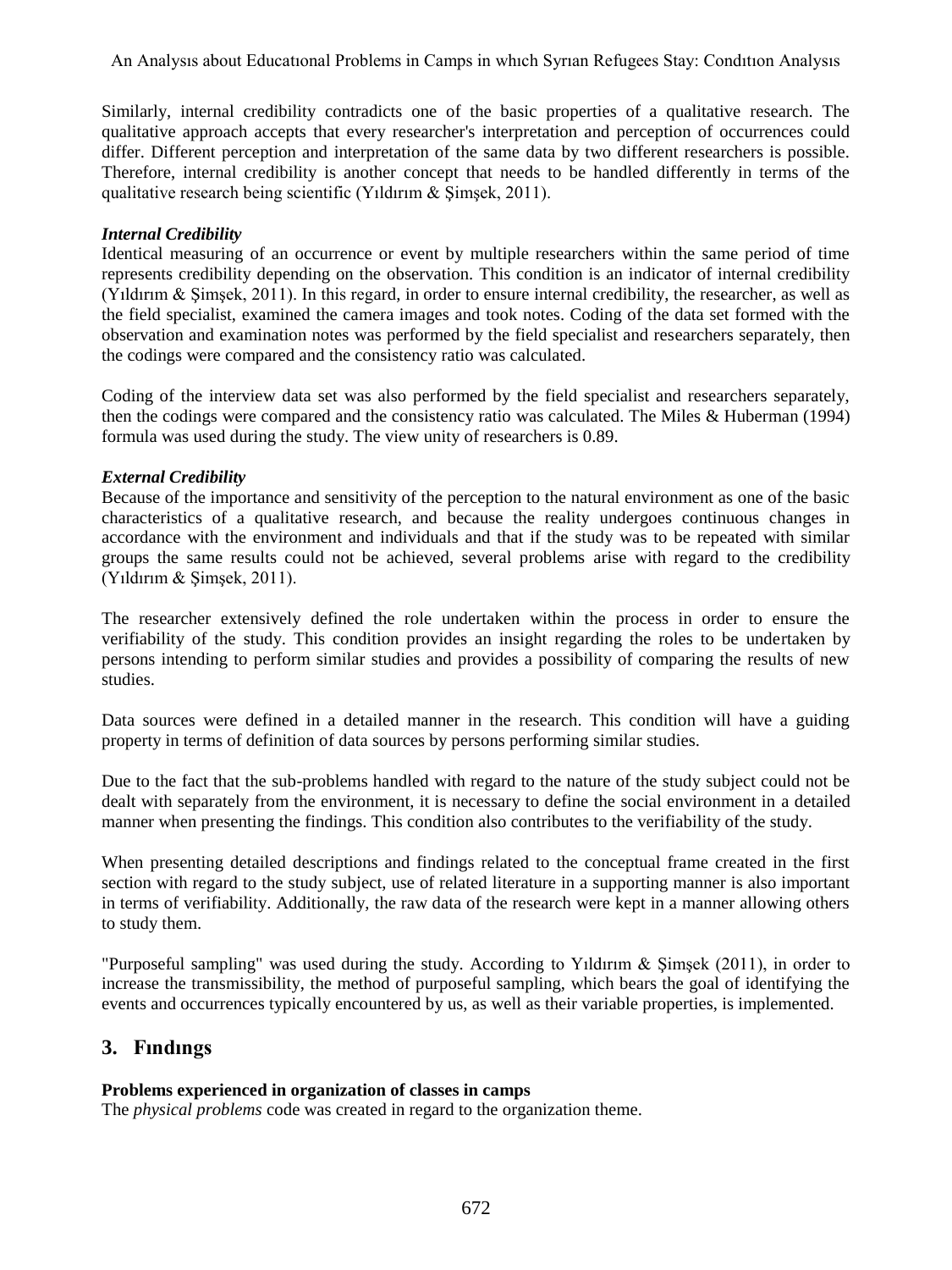The biggest problem encountered in regard to the organization of classes is that the classes are crowded. The crowdedness of classes is a problem emphasized by both Syrian and Turkish teachers. The insufficiency of physical structure is another popularly announced problem with regard to the physical problem code. Various problems were mentioned due to the fact that educational activities are being carried out in tents in certain camps.  $ST_7$  (Syrian teacher) *"When having a class, our discussions interfere with the ones in an adjacent tent. This leads to ambiguity and students' inability to concentrate."*  This teacher expressed the problem in this way. Still with regard to the physical problem, 5 of the Syrian teachers emphasized that there is insufficient number of classes. This problem can be referred to as a factor affecting the problem of classes being crowded as mentioned by all the teachers.

#### **Problems experienced with regard to human resources in camps**

#### *Manager-related problems*

Economic problems, formation, camp conditions, professional sufficiency, professional harmony, respectability, personal problems of teachers, auxiliary staff deficiency codes were created in regard to the human resources theme.

The fact that both teachers and managers are not adept at their jobs is the largest problem mentioned in regard to the professional sufficiency code. The problem emphasized by Syrian teachers (5) was expressed as *"The managers are not professional, they have no managing skills"*.  $ST_{16}$  attempted to clarify the problems as follows: "*Because qualified teachers are leaving, the managers have no idea what*  to do". TT<sub>5</sub> emphasized the professional sufficiency saying "*Syrian managers have significant lack of experience in terms of managing skills. Their incompetence creates management problems in schools."*

The problem mentioned by Syrian teachers (8) in regard to the professional harmony code draws attention to the unity problem encountered between teachers and managers.  $ST<sub>11</sub>$  says "*Since the teachers and the managers are volunteers, a reciprocal harmony problem arises. Non-paid teachers and managers are intolerant to each other.*"to express the problem. Since the teacher is not being paid, the manager cannot impose sanctions to the teacher. When attempting to impose sanctions, a bigger problem arises when the teacher decides to leave.

#### *Teacher-related problems*

One of the problems mostly mentioned in regard to the teaching-learning process is the formation deficiency. The teaching-learning processes are carried out by teachers with no formation program. Thus, the teachers with no formation encounter the professional sufficiency problem. Formation deficiency is a problem mentioned by all Turkish and Syrian teachers.

In regard to the economic problem code, the fact that teachers are not being paid is mostly mentioned problem by both Turkish and Syrian teachers. As a result, problems arise such as extenuation of the job by teachers and teaching activities being carried by teachers with no formation. Observations carried out at camps showed that most of the teachers are female. Because no salary is provided, male teachers work outside the camps. The first step of the Maslow's pyramid consists of physical needs.  $TT<sub>5</sub>$  explains the problem with these words, "*Non-paid teachers are not heading towards the seriousness of education. Teachers that cannot receive payment do not completely embrace their jobs. Then, others cannot be completely productive due to lack of formation."* . In this regard, the professional sufficiency problem arises among the Syrian managers at the schools. TT<sub>12</sub> emphasizes, *"Managers are far from managing skills and are incompetent."* . Six Syrian teachers also note the fact that managers are non-specialized and incompetent.

Compliance with camp conditions is another problem encountered by teachers, which affects the teaching-learning activities. Adaptation of Turkish managers to camp problems, Syrian teachers living in camp conditions negatively affects the teaching-learning activities.  $TT_2$  brings attention to the problems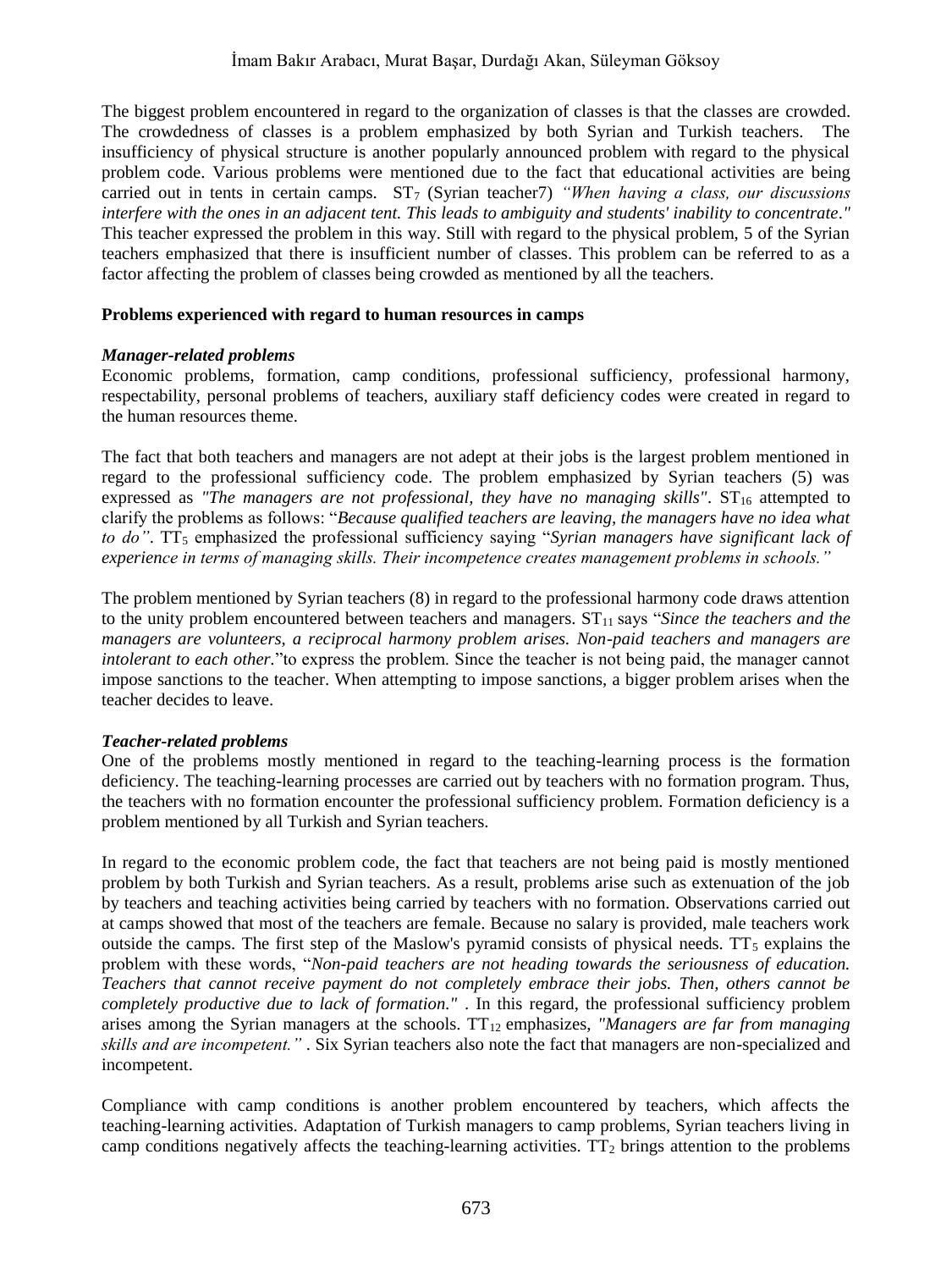An Analysıs about Educatıonal Problems in Camps in whıch Syrıan Refugees Stay: Condıtıon Analysıs

by saying, "*Turkish teachers experience problems in adapting to different culture and camp conditions."*Yıldırım & Tosun (2012) concluded in their study that with the stress experienced in a trauma all mechanisms interact with each other. This interaction uncovers the compliance problem as well.

The most important problem mentioned by both Turkish and Syria teachers in regard to the teacherrelated problems code is the deficiency of teachers and majority of teachers with no pedagogical formation. All of the Syrian teachers indicated that the abandoned their jobs due to inability to receive payments.  $ST_{12}$  *"Because the teachers work at other places, the classes are unsupervised, which brings out the discipline problem in classes."* The fact that teachers with no formation experience problems in managing the class was also observed during the visits performed by the researchers at the camps.

Problems related to the respectability code were mentioned by Syrian teachers. The teachers indicated that they are not treated with respect by the parents and managers. They also indicated that parents exhibited behaviors up to insults.

The most mentioned problem in regard to the personal problems of teachers code (7) is that teachers experience psychological problems.  $ST_1$  uncovered the problem by the following expression, "*Teachers have psychological problems"*. Psychological problems are probable situations that can be experienced by people, who had seen war, the ruthlessness of war, had been forced to stay far away from their homeland.

#### *Auxiliary services-related problems*

In regard to the problem of deficiency in auxiliary services, the teachers emphasized the problem in cleaning due to lack of staff in the auxiliary services category. The deficiency in auxiliary services was also observed by the researchers during camp visits.

#### *Student-related problems in camps*

The *war effect, ambiguity, regionalism, lack of guidance, parent indifference, family structure, extracamp problem* codes were created according to the views of teachers related to the student theme.

In regard to the war psychology code, both Turkish and Syrian teachers indicated that the fact that students had seen war resulted in trauma being converted into behavior.  $TT_{13}$  described this issue as "*They reflect the violent and negative sides of the war on each other in classes"*. TT<sup>9</sup> says, "*They damage the school property and property of their classmates*", driving the attention to another aspect of the psychological effects of war.

One of the problems mentioned by both Turkish and Syria teachers (12) in regard to the student structurerelated issues code was the regionalism issue due to the fact that students come from different regions. Students coming from different regions may experience problems in adopting to each other. Students make regional differentiation among each other. ST<sub>9</sub> expressed this issue as follows, "*Students quickly start fights on the basis of regionalism and this reflects on the class"*. Another problem related to the student structure is the presence of psychological issues. Two Turkish teachers indicated this issue together with 8 Syrian teachers. TT<sup>2</sup> indicated this issue by saying, "*Students' state of war reflects itself in their behavior"* while ST<sup>3</sup> said, "*Children, who had lost a relative to the war, who are experiencing the war psychology, cannot adopt to the class, there is no cooperation among them"*.

In regard to the ambiguity code, the most important issue indicated by both Turkish and Syrian teachers is the uncertainty of their future. The uncertainty regarding the continuation of war, when it will be over, the state of these people in future leads to negative attitude and behavior in students. The teachers also indicated that such ambiguities affect the students' attitude towards the school, causes them to become distant from the school. Another issue resulting in regard to the ambiguity code and also mentioned by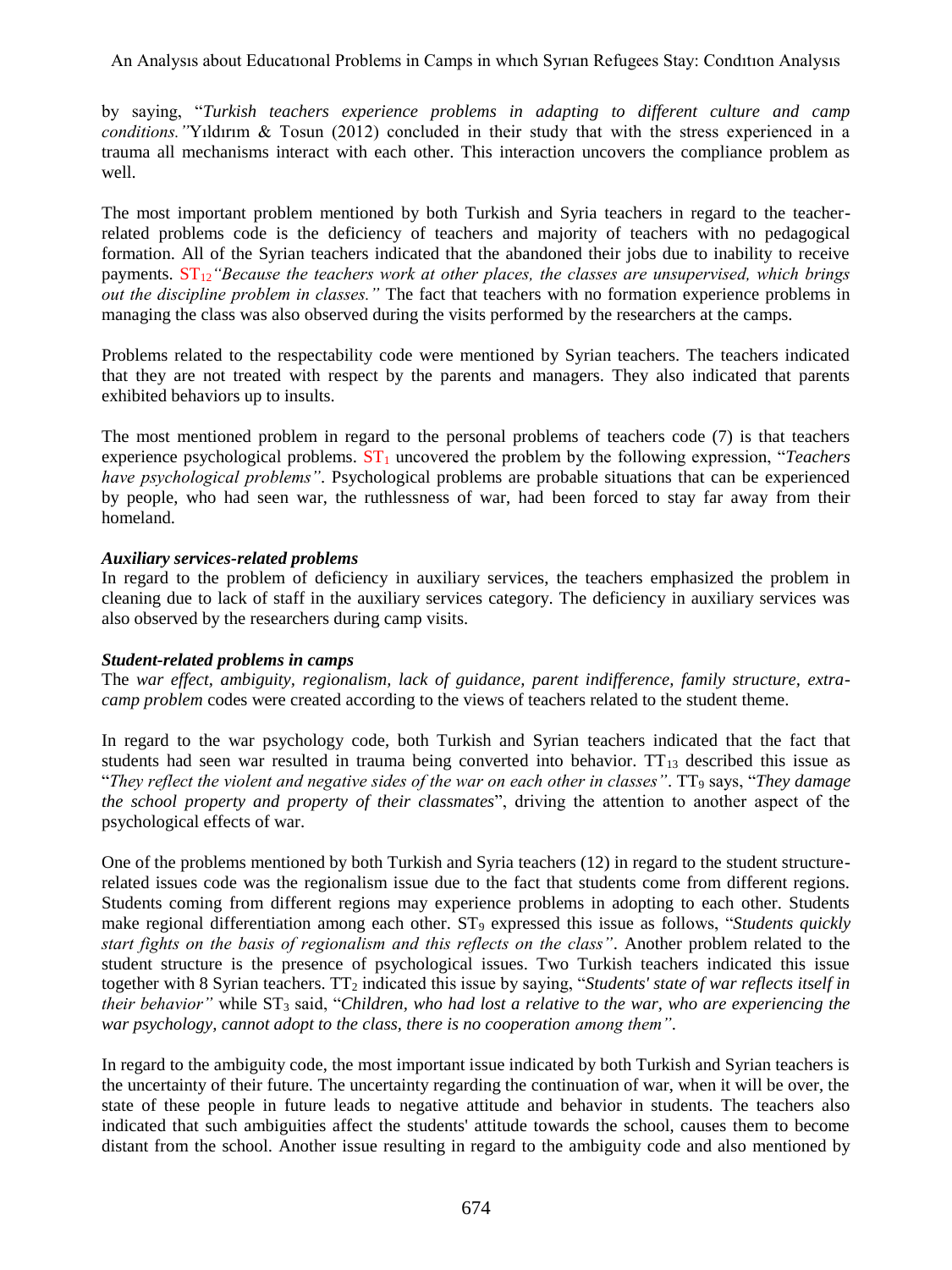Syrian teachers (10) is the accreditation of diplomas. The attention was drawn to the uncertainty regarding the accreditation of diplomas issued here after returning to Syria. It was emphasized that this uncertainty causes the students to skip school. In continuation of this issue, Turkish teachers indicated the excessive indifference issue towards the classes and the school.

The issue arising in regard to the regionalism code is that everyone wants to live according to their own culture and due to culture differences. Turkish teachers characterize the issue as cultural difference. Syrian teachers, on the other hand, characterize it as regionalism. The issue arises from lack of dialog due to the differences between the regions. Turkish teachers described the issue as *"students from different cultures experience communication problems".*  $ST_{13}$  described the issue as follows, "Differences between *regions leads to regionalism and infighting".* Şen (2010) concluded that immigrants keep abiding by their culture and strive to keep it alive during a study performed with Turkish immigrants in Germany.

Two issues were identified in regard to the lack of guidance code. The first issue is that traumatized children may experience guidance problems due to absence of specialists able to guide the students in their problems because of absence or insufficiency of guidance counselors in camps. Lack of social life areas in camps, insufficient activities in schools create the deficiency in guidance during the teachinglearning process.

#### *Parent-related problems*

The indifference, future anxiety, cultural difference, war trauma codes were created in regard to the parent-related problem theme.

In regard to the indifference code, both Turkish and Syrian teachers indicate that parents are ignorant towards the school. Also, in regard to the indifference, the students leave their schools because families do not follow up with their children. ST7 attempted to describe the issue as follows, "*The families do not follow up with their children. Thus, a lot of registered students do not attend to the classes. The problem is experienced in follow-up because the parents behave indifferently"*. Also in regard to the indifference code, the parents lose track of their children because of working outside the camps. Syrian teachers (12) uncovered another side of the indifference by indicating that parents do not cooperate with teachers in disagreements and misunderstandings. It was also indicated that cultural weakness of families also causes indifference.

The most important issue mentioned in regard to the parent-related problems code is the indifference of parents.  $TT<sub>7</sub>$  states "A parent would not accept the fact that their child could make a mistake when the *student causes problems in the class. They always consider themselves and their children to be rightful. Thus, reciprocal disagreements and misunderstandings are being encountered. We cannot bring the parents to school otherwise"* in order to emphasize the indifference of parents. Syrian teachers (5) also draw the attention to the indifference of parents and to the fact that they do not protect their children.

In regard to the parent support code, both Turkish (7) and Syrian teachers (11) mention the indifference of parents towards children and the school. The parents are not concerned regarding the education of their children. "*Parents visit the school only when their children have fights or when aid is being distributed in order to demand more for their child. Other than that, they neither call nor ask about their children*",  $ST_{14}$  emphasizes the problem. Turkish teachers draw the attention to the fact that families are not acknowledged about the importance of education.

Also, in regard to the family structure code, the attention was drawn to the multitude of children from families separated due to the war. Children, who lost their fathers to war, children located in Turkey, whose fathers remain in Syria, have difficulties in adopting to the teaching-learning process.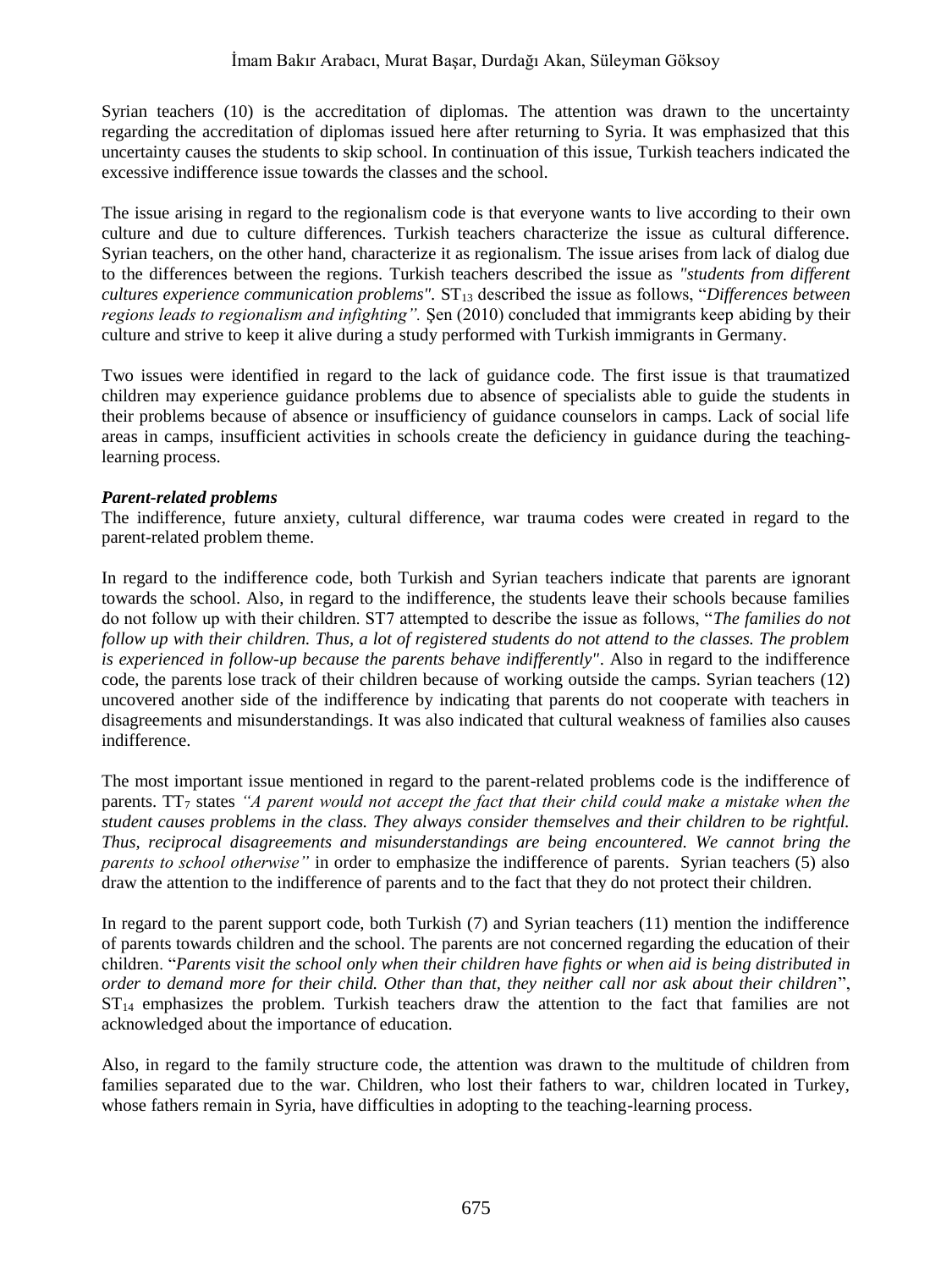The attention was drawn to cultural conflicts between families in regard to the cultural differences code of previous themes. Because families coming from different cultures wish to continue living their culture, cultural conflicts arise.

In regard to the future anxiety code, families take education to the background because of their concern about the future. TT<sub>1</sub> says, "These people are concerned about their future. Anxiety about future *overpowers the education"* in relation to this issue mentioned by Turkish teachers (3). The accreditation of diploma also becomes another dimension of the future anxiety problem.

The most important issue mentioned in regard to war trauma is the fact that families still experience the war psychology. It was uncovered that the war psychology is being reflected on the children.  $TT_{12}$  says, " *It is obvious that parents with weak psychological state, coming from the war and forced to live in tent camps are not in a condition to deal with the student problems as well. Parents are not in a cooperation with the schools"* in order to draw attention to the issue.

#### *Education materials and program related problems*

The planlessness, adaptation codes were created in regard to the education program theme.

In regard to the ambiguity code, both Turkish and Syrian teachers indicate the absence of an educational program and plan for the children. Turkish teachers indicate the fact of Syrian teachers applying Syrian programs, and the fact that these programs are not applicable in camp conditions to be a problem. Syrian teachers draw attention to the problem and state, "*There is no program, there is no program. The program is being prepared by teachers or managers"*.  $ST_{15}$  draws attention to another aspect of the problem stating "*There are no activities in the program and it is compacted"*. Syrian teachers (6) mentioned that teachers and several students leave the school due to lack of a plan and a program.

In regard to the adaptation code, both Turkish and Syrian teachers indicate the issue of lacking unity among the teachers and the administration due to absence of programs.  $ST<sub>5</sub>$  draws attention to the adaptation problem stating, "*There is lack of connection between the administration and teachers and between the teachers and students due to absence of programs".* TO<sub>5</sub> draws the attention to the adaptation problem in application of program by saying, "*There is no unity in practices for identification of class selection by school administration"*.

As for the extra-camp problem code, TT<sub>13</sub> state "*The actual problems exist in schools outside of camps*. *They are funded by different charity organization with unknown sources and the schools are forced to apply their regulations"* in an attempt to emphasize another aspect of the problem.

#### *Education tools/materials related problems in camps*

The *education materials deficiency, personal needs of students, insufficiency of physical environment and effectiveness* codes were identified in regard to the material theme.

In regard to the material deficiency code, both Turkish and Syrian teachers mentioned the insufficiency of tools and instruments used by the teachers during the teaching process and used jointly by teachers and students. "*there are no tools and instruments in classes other than the chalkboard. There are no physical relief maps in geography classes*" says  $ST_{15}$  in order to emphasize the deficiency.

In regard to the material related problems code, issues resulting from deficiency of course books, tools, instruments were mentioned. One of the problems indicated by both Turkish and Syrian teachers is the dressing issue. Teachers attempted to mention that there is no unity in student clothing such as aprons, jackets and trousers, skirts.

Deficiency of notebooks, books, stationery was mentioned in regard to the personal deficiency of students code.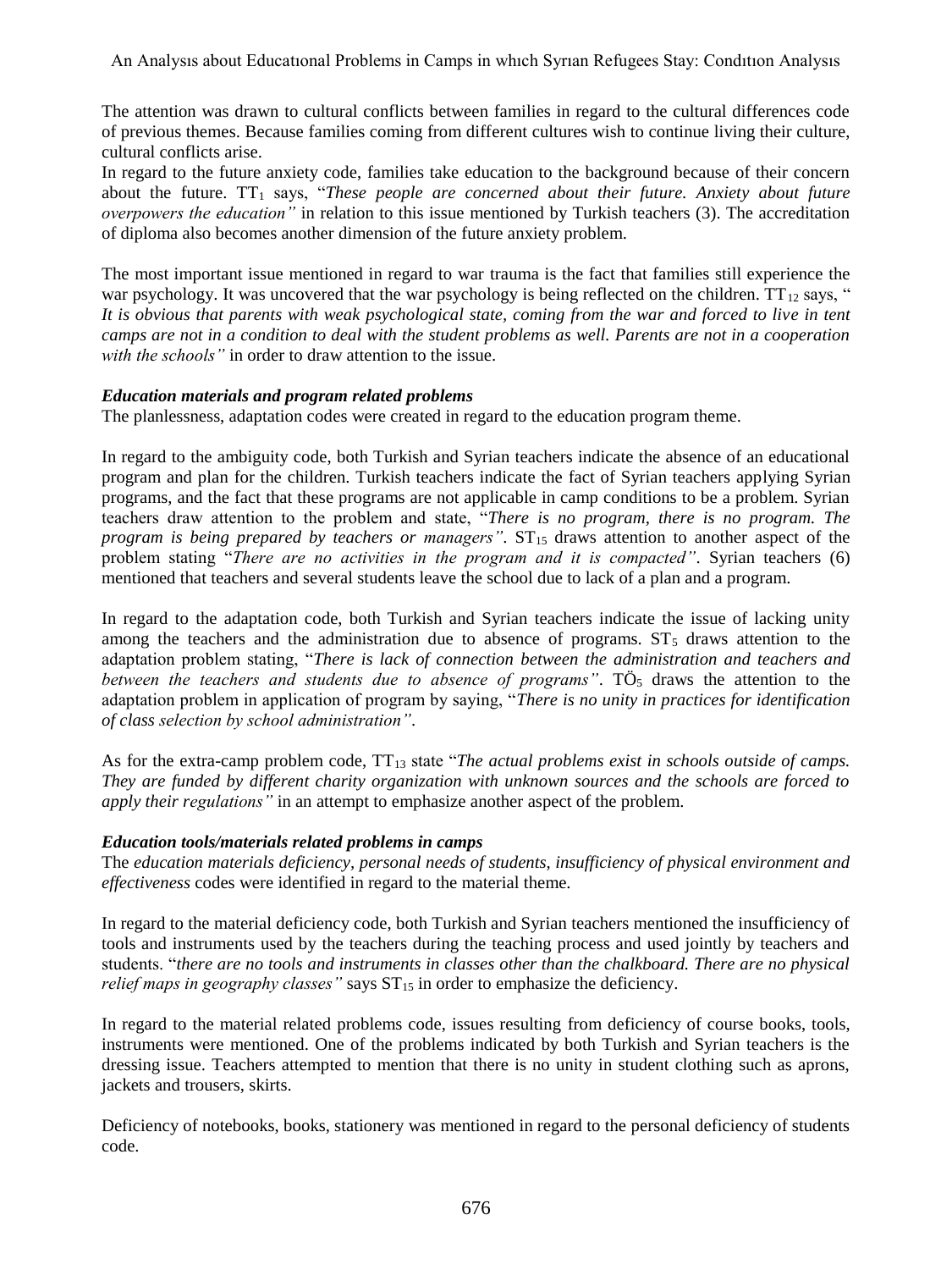In regard to the physical environment deficiency code, the problem with storing things in tents was mentioned.

In regard to the efficiency code, both Turkish and Syrian teachers drew attention to teaching-learning issues resulting from the lack of tools and instruments.  $TT_{13}$  mentions the issue as follows, *"Deficiency in tools and instruments decreases the interest in classes and efficiency".* ST<sub>8</sub> states, "*Students cannot understand the classes due to insufficient tools and instruments"* in order to draw attention to the effect of the tools and instruments on learning. ST<sup>7</sup> indicates the proficiency of teachers by saying, "*Tools and instruments are not utilized by teachers"*.

### **4. Suggestions of the participants in regard to solving the problems**

In regard to the solution theme, participants made suggestions related to *professional sufficiency, physical structure, programs, students and families*.

In relation to suggestions regarding professional sufficiency, all of Syrian teachers mentioned the issue of paying salary. They emphasized that if salaries are to be paid, the teachers will not take jobs outside the schools. Another issue indicated by Syrian teachers is that managers are not adept at their jobs. On the basis of salary, adept managers leave to work on other jobs and thus inexperienced managers come to the schools. Turkish teachers indicated that managers are not acknowledged about the education. Another suggestion made with regard to the professional sufficiency is the continuation of seminars.  $ST_{13}$ indicates the need to develop professional sufficiency saying, "*These seminars have been very useful to us. Therefore, they need to be continued"*. Suggestion of both Turkish and Syrian teachers in regard to professional sufficiency is bringing branch teachers to the schools. Both Syrian and Turkish teachers suggest appointing guidance counselors.

Construction of a building was suggested in regard to the physical structure. The problem with absence of a building was mentioned by both Turkish and Syrian teachers.

Both Turkish and Syrian teachers indicated the need to prepare a student-oriented program in relation to the issues with programs. Turkish teachers (8) suggested establishing a coordination between all camps.

In regard to the student-related suggestions, all Syrian teachers suggested ensuring the accreditation of diplomas. Both Turkish and Syrian teachers suggested provision of uniform for the students. The clothing format requested here is a uniform such as the one of Turkish students. Another student-related suggestion is organization of activities among the students. One of the student-related suggestions is elimination of regional differences.

Organization of education, seminars for parents was suggested in regard to the parent-related issues.

# **5. Dıscussıon and Conclusıon**

The war in Syria is a tragedy known to all. Millions of people were forced to migrate from their country because of the war. These people live in camp conditions in their places of migration and experience many problems. One of these problems is the issue with education. Findings obtained during a study performed with the goal to identify these issues helped to reach the following conclusions.

Together with the density of population in camps, the need for school and classes rose. The most mentioned issue related to physical problems is the crowdedness of classes.

One of the problems mentioned by both Turkish and Syria teachers in regard to the class organization code was the regionalism issue due to the fact that students come from different regions. Students make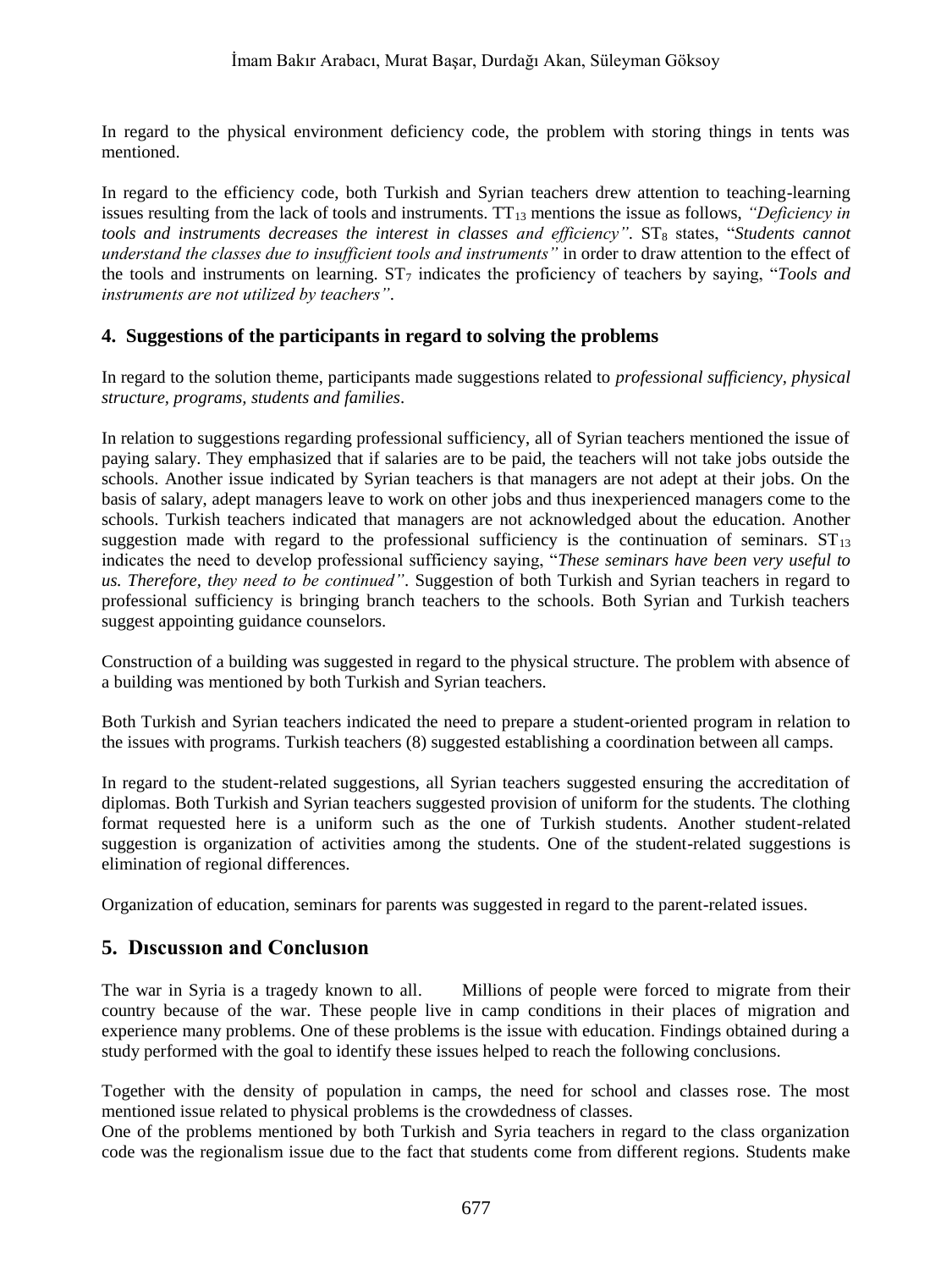regional differentiation among each other. Psychological issues of students arising from experiencing the war affect the class organization as well. Erden & Gökçe (2009) indicated in their study that the psychological effects of war are being reflected on the environment.

One of the most important factors with negative effect on class organization and education is lack of teachers and multitude of teachers with no pedagogic formation.

The fact that parent indifference and disregard of their children affects the class organization in negative ways was identified.

Most mentioned problem related to human resources is non-payment of wages to the teachers. As a result, problems arise such as extenuation of the job by teachers and teaching activities being carried by teachers with no formation. Observations carried out at camps showed that most of the teachers are female. Because no salary is provided, male teachers work outside the camps. Another issue is that managers are not specialized and incompetent.

Compliance with camp conditions is another problem encountered by teachers, which affects the teaching-learning activities. Adaptation of Turkish managers to camp problems, Syrian teachers living in camp conditions negatively affects the teaching-learning activities.

Professional sufficiency is one of the most important characteristics that need to be present in teachers for a healthy education. The fact that both teachers and managers are not adept at their jobs is the largest problem mentioned in education of Syrian refugee students. Attention is drawn to the compliance issue between the teachers and managers. Since the teacher is not being paid, the manager cannot impose sanctions to the teacher. When attempting to impose sanctions, a bigger problem arises when the teacher decides to leave. The teachers indicated that they are not treated with respect by the parents and managers. They also indicated that parents exhibited behaviors up to insults. It is disputable as to what extent a teacher with no respectability could be successful in the educational process.

The most mentioned problem in regard to the personal problems of teachers code is that teachers experience psychological problems. Psychological problems are probable situations that can be experienced by people, who had seen war, the ruthlessness of war, had been forced to stay far away from their homeland.

War affects human life from the very deep. It is likely that children, who witnessed violence during the war, will reflect the violence onto their behaviors. Especially Syrian teachers indicated that children traumatized by wars are being affected in their lives by these traumas. Traumatized children constitute a long term problem for the society (Fletcher, 2003). It can be said that the future adults will live with issues. The participants suggest appointing guidance counselors to the camps.

The uncertainty regarding the continuation of war, when it will be over, the state of these people in future leads to negative attitude and behavior in students. The teachers also indicated that such ambiguities affect the students' attitude towards the school, causes them to become distant from the school. Another issue mentioned by Syrian teachers is the accreditation of diplomas. The attention was drawn to the uncertainty regarding the accreditation of diplomas issued here after returning to Syria. It was emphasized that this uncertainty causes the students to skip school. In continuation of this issue, Turkish teachers indicated the excessive indifference issue towards the classes and the school.

Everyone wishing to live according to their own culture and cultural differences form a different problem. Turkish teachers characterize the issue as cultural difference. Syrian teachers, on the other hand, characterize it as regionalism. Communication problem arises due to differences between the regions. Traumatized children may experience guidance problems due to absence of specialists able to guide the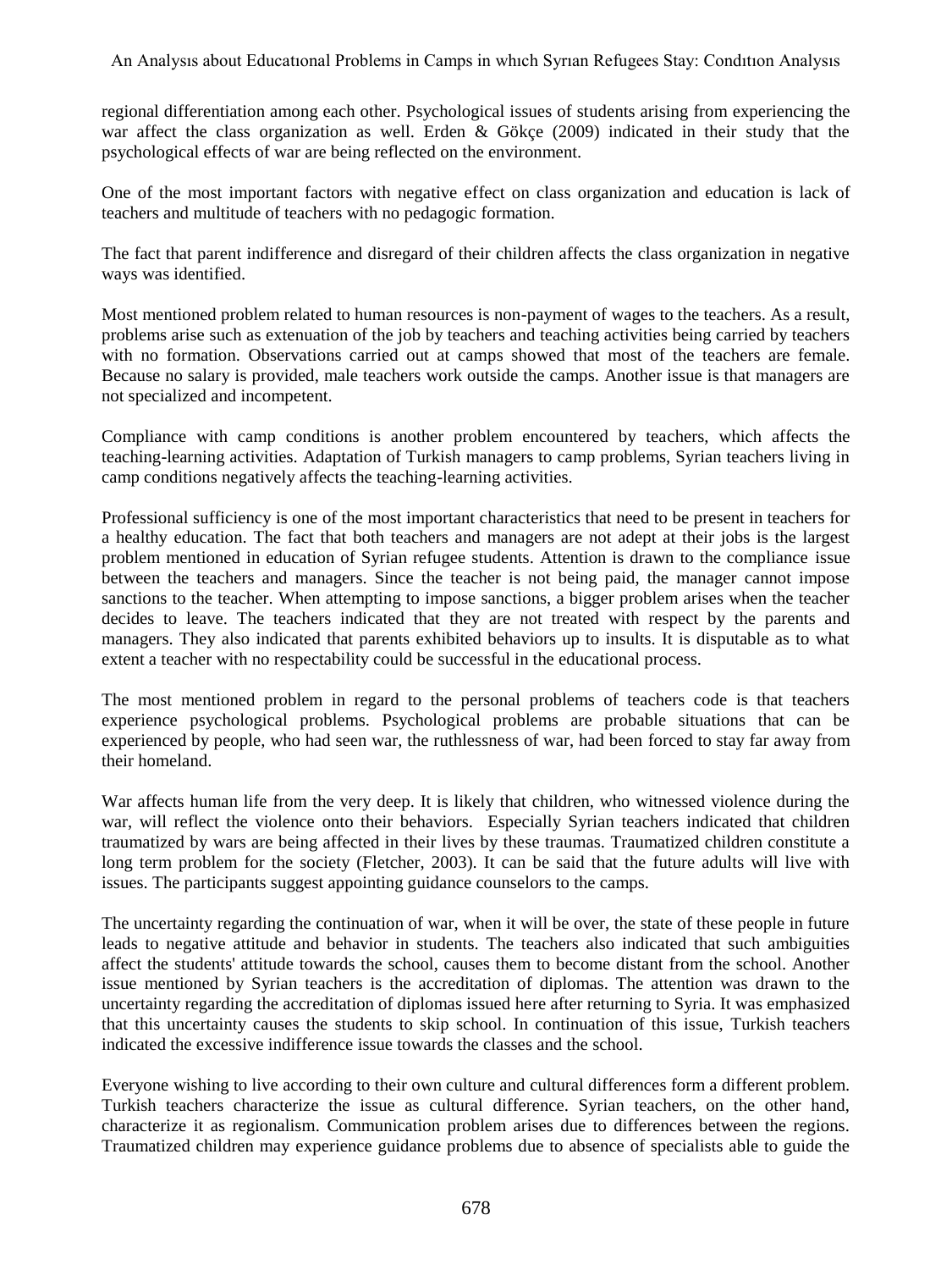students in their problems because of absence or insufficiency of guidance counselors in camps.Lack of social life areas in camps, insufficient activities in schools create the deficiency in guidance during the teaching-learning process.

Attention was drawn to the multitude of children from families separated due to the war. Children, who lost their fathers to war, children located in Turkey, whose fathers remain in Syria, have difficulties in adopting to the teaching-learning process. Because families coming from different cultures wish to continue living their culture, cultural conflicts arise.

Parent bring education to background due to their anxiety with the future. The accreditation of diploma also becomes another dimension of the future anxiety problem. Karakaş (2013) has concluded in his study that future anxiety may lead to a tense and different identity.

The most important issue mentioned in regard to war trauma is the fact that families still experience the war psychology. It was uncovered that the war psychology is being reflected on the children. Studies supporting the finding are available. Fear, despair and terror, sometimes shame and anger could be densely experienced during the traumatic experience of a person (Brewin & Holmes 2003; Grey, Holmes & Young 2005; Grey & Holmes 2008).

The problem mentioned by both Turkish and Syrian teachers is the absence of an education program and plan for children arriving from Syria with the status of refugee. It was found that unity cannot be ensured among the teachers and the management due to lack of programs. Güllüpınar (2010), found in a study directed to the causes of unsuccessfulness of children in Germany that the problem arises from family related causes, as well as from lack of intra-cultural regulations and other structural factors.

Both Turkish and Syrian teachers mentioned the insufficiency of tools and instruments used by the teachers during the teaching process and used jointly by teachers and students. Deficiency of notebooks, books, stationery was mentioned in regard to the personal deficiency of students. In regard to the physical environment deficiency, the problem with storing things in tents was mentioned. The fact that lack of tools, instruments, materials negatively affects the educational process was observed.

In relation to suggestions regarding professional sufficiency, all of Syrian teachers mentioned the issue of paying salary. They emphasized that if salaries are to be paid, the teachers will not take jobs outside the schools. Another issue indicated by Syrian teachers is that managers are not adept at their jobs. Still in relation to wages, adept managers leave to work on other jobs and thus inexperienced managers come to the schools. Turkish teachers indicated that managers are not acknowledged about the education. Another suggestion made with regard to the professional sufficiency is the continuation of seminars. Several of Syrian teachers indicate the need to develop professional sufficiency saying, "*These seminars have been very useful to us. Therefore, they need to be continued"*. Suggestion of both Turkish and Syrian teachers in regard to professional sufficiency is bringing branch teachers to the schools. Both Syrian and Turkish teachers suggest appointing guidance counselors.

Construction of a building was suggested in regard to the physical structure. The problem with absence of a building was mentioned by both Turkish and Syrian teachers.Therefore, suggestions can be made to provide buildings with proper characteristics for educational activities or recurrent activation of YIBOs for such children.

Both Turkish and Syrian teachers indicated the need to prepare a student-oriented program in relation to the issues with programs. Turkish teachers (8) suggested establishing a coordination between all camps. Studies performed by Barenbaum et al. (2004), Gupta & Zimmer (2008) emphasize the need for thorough preparation of programs for children, who experienced war traumas, by taking into account the individual and cultural conditions.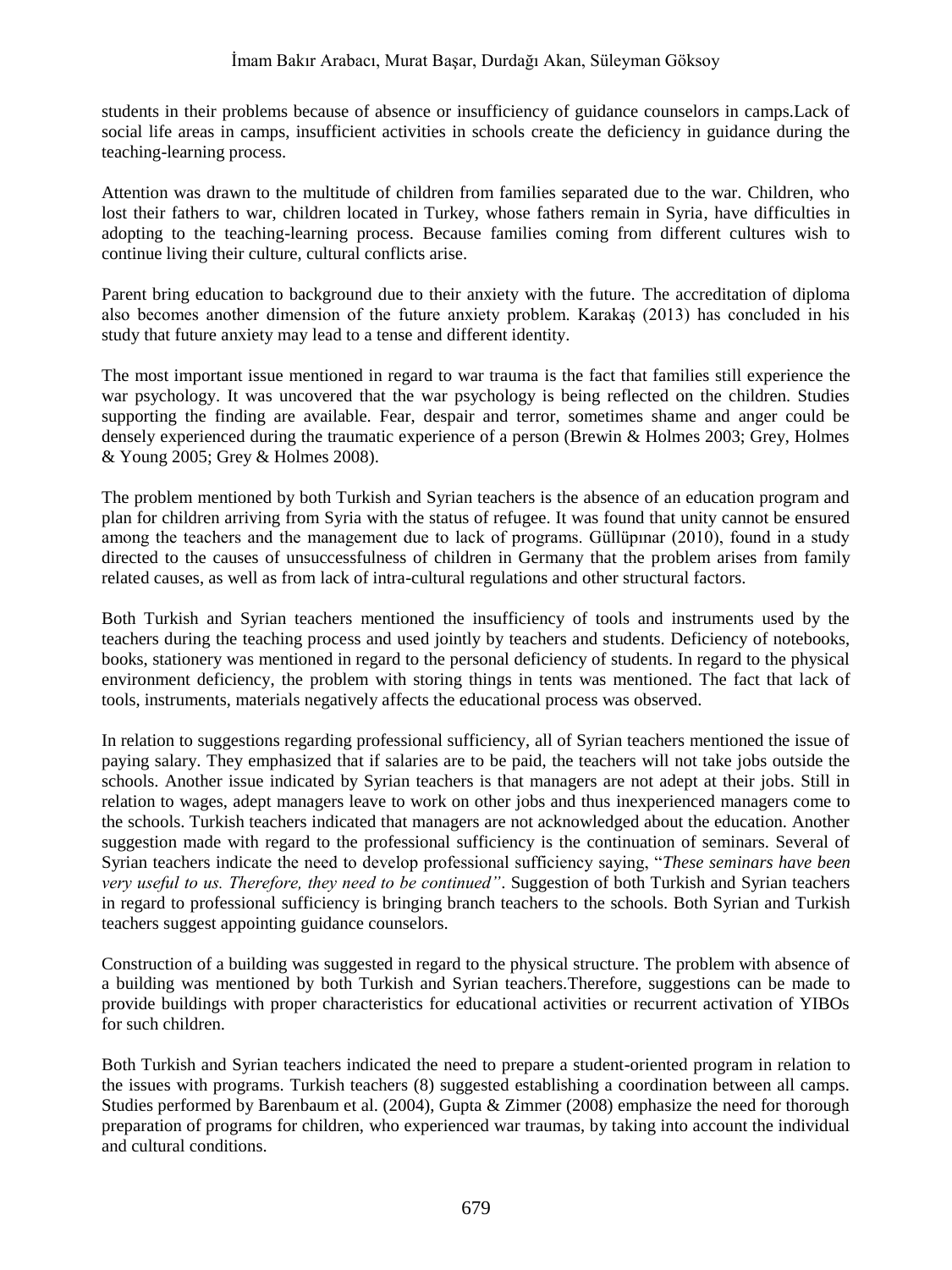In regard to the student-related suggestions, all Syrian teachers suggested ensuring the accreditation of diplomas. Both Turkish and Syrian teachers suggested provision of uniform for the students. The clothing format requested here is a uniform such as the one of Turkish students. Another student-related suggestion is organization of activities among the students. One of the student-related suggestions is elimination of regional differences.

Organization of education, seminars for parents was suggested in regard to the parent-related issues.

### **References**

- Barenbaum, J, Ruckhin, V, Schwab-Stone, M (2004). The psychological aspect of children; attending exposed to war: Practice and policy initiatives, *Journal of child Psychological and Psychiatry* 45 (1) 41-62
- United Nations High Commissioner for Refugees, *UNHCR in Turkey*, Ankara, UNHCR News Bulletin, 2001, p. 2.
- Bogdan, R C, Biklen, S K (1992). *Qualitative research for education to theory and methods,* Boston: Allyn and Bacon A Division of Simon and Schuster Inc.
- Brewin, C. R., Holmes, E.A. (2003). Psychological theories of posttraumatic stress disorder: Investigating DSM-IV criterion A2 in victims of violent crime, *Journal of Traumatic Stress* 13,499-509
- Erden, G., Gürdil, G (2009). trauma reactions and psycho-social assistance suggestions for children and teenagers exposed to war *Turkish Psychology Literature* 12 (24) 1-13
- Grey, N., Holmes, E. A (2008). Hotspots' in trauma memories in the treatment of post-traumatic stress disorder: A replication, *Memory* 16 (7) 788-796
- Gupta, L, Zimmer, C (2008). Psychological interventions for war affected children Sierra Leone, British Journal of *Psychiatry*
- Güllüpınar, F (2010). The separated destinies and structural causes of unsuccessfulness in education of Turkish refugee children in Germany: Integration up or down? *Education Science Society* 8 (31) 65- 87
- Hays P. A. (2004) Case Study Research. De Marrais K. & Lapan S.D. (Ed.)

*Foundations for Research: Methods of Inquiry in Education and The SocialSciences* (s. 218- 234) LEA

- Holmes, E. A., Grey, N., Young, A.D (2005). Intrusive images and hotspots of trauma memories in posttraumatic stress disorder: Emotions and cognitive themes, *Journal of Behavior Therapy* 36, 3- 17
- İçduygu A., Sirkeci İ. (1999), *Migration in Republican Turkey, from Villages to Cities in 75 Years*, Istanbul, History Association State Publications
- Karakaş, A. C (2013). Relation of reproaching attitudes towards the exam anxiety-future anxiety (Example of the Sakarya region), *People and Social Sciences Research Magazine,* 2 (1) 135-157
- Miles, M. B., Huberman, A.M. (1994). *Qualitative data analysis,* California: Sage publication inc., Second edition
- Sirkeci İ. (1999), A short note on migration into Turkey*, Refugee and Immigrant Solidarity Towards the Hope Association Magazine*, Year 2, Issue 10, January-February p. 6- 7.
- Şen, B (2010). Comparison of social integration of Turkish immigrants in Germany among generations: Acculturation *Bilig* 55 103-134